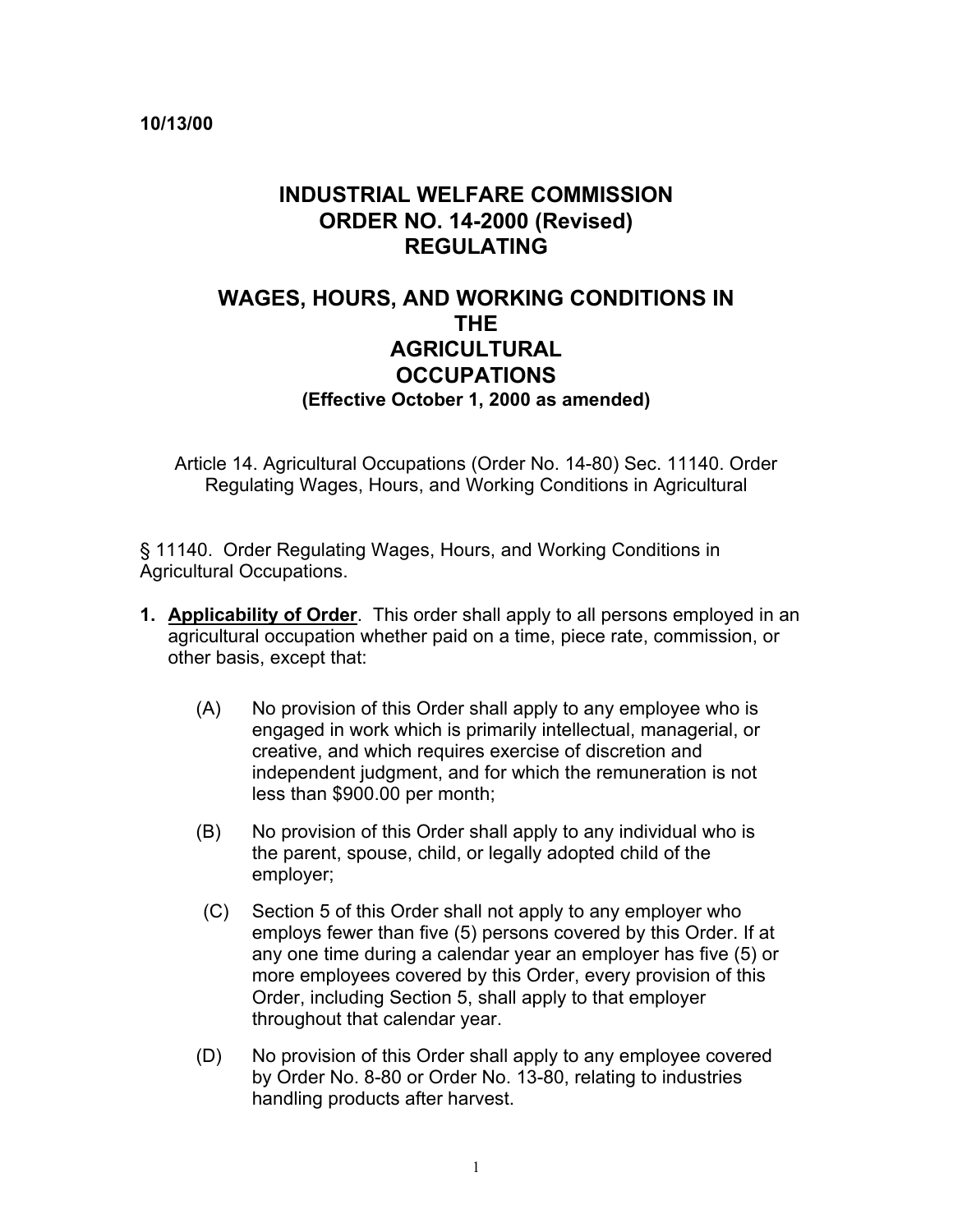- (E) The provisions of this Order shall not apply to sheepherders.
- (F) Section 3 of this Order shall not apply to an employee licensed pursuant to Article 3 (commencing with § 7850) of Chapter 1 of Part 3 of Division 6 of the Fish and Game Code who serves as a crew member on a commercial fishing vessel.
- (G) Effective January 1, 2001, the provisions of this Order shall not apply to any individual participating in a national service program, such as AmeriCorps, carried out using assistance provided under Section 12571 of Title 42 of the United States Code. (See Stats. 2000, ch. 365, amending Labor Code § 1171.)

### **2. Definitions**.

- (A) "Commission" means the Industrial Welfare Commission of the State of California.
- (B) "Division" means the Division of Labor Standards Enforcement of the State of California.
- (C) "Employed in an agricultural occupation" means any of the following described occupations:
	- (1) The preparation, care, and treatment of farm land, pipeline, or ditches, including leveling for agricultural purposes, plowing, discing, and fertilizing the soil;
	- (2) The sowing and planting of any agricultural or horticultural commodity;
	- (3) The care of any agricultural or horticultural commodity. As used in this subdivision, "care" includes, but is not limited to, cultivation, irrigation, weed control, thinning, heating, pruning, or tieing, fumigating, spraying, and dusting;
	- (4) The harvesting of any agricultural or horticultural commodity, including but not limited to, picking, cutting, threshing, mowing, knocking off, field chopping, bunching, baling, balling, field packing, and placing in field containers or in the vehicle in which the commodity will be hauled, and transportation on the farm or to a place of first processing or distribution;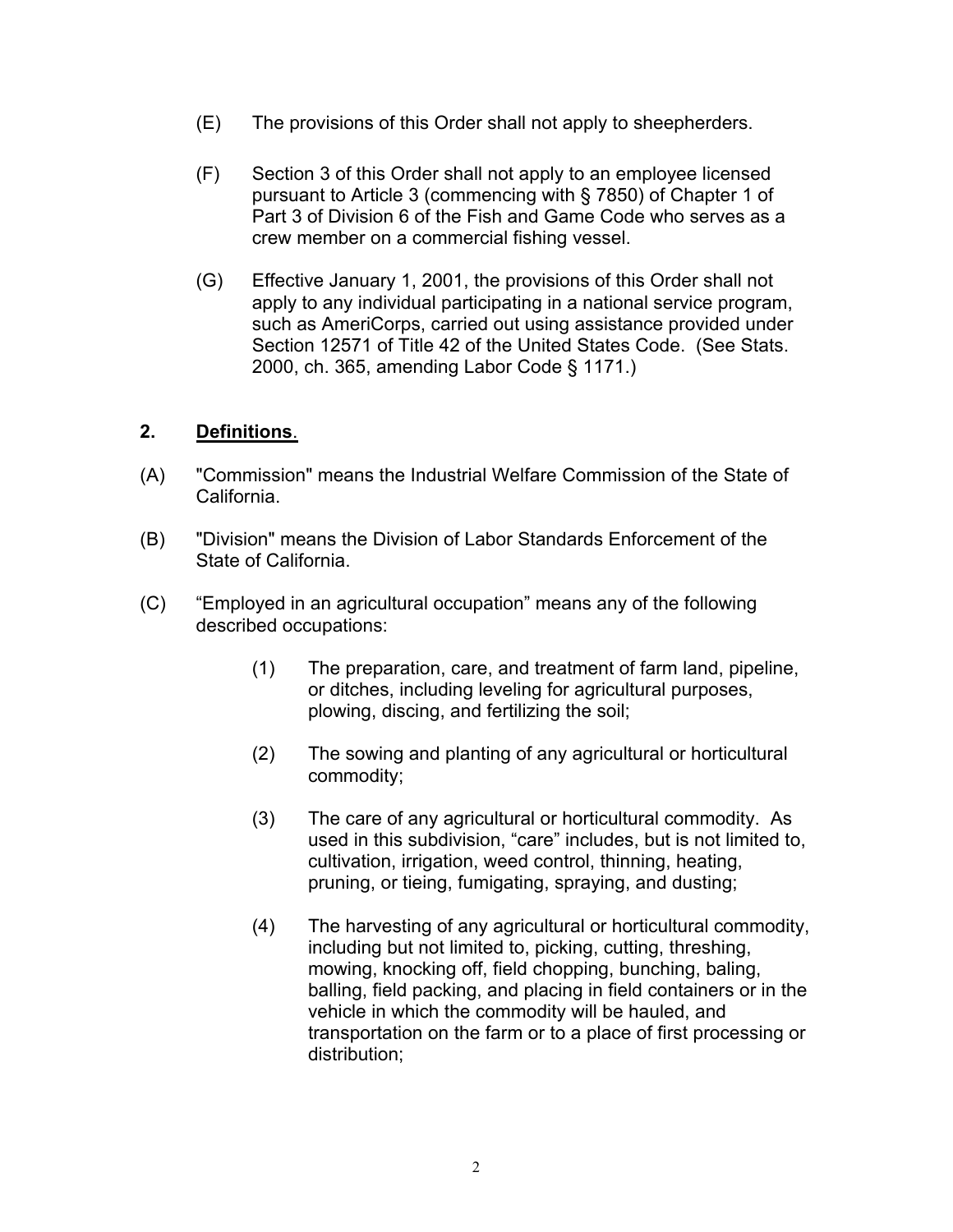- (5) The assembly and storage of any agricultural or horticultural commodity, including but not limited to, loading, roadsiding, banking, stacking, binning, and piling;
- (6) The raising, feeding and management of livestock, fur bearing animals, poultry, fish, mollusks, and insects, including but not limited to herding, housing, hatching, milking, shearing, handling eggs, and extracting honey;
- (7) The harvesting of fish, as defined by Section 45 of the Fish and Game Code, for commercial sale;
- (8) The conservation, improvement or maintenance of such farm and its tools and equipment.
- D) "Employ" means to engage, suffer, or permit to work.
- (E) "Employee" means any person employed by an employer.
- (F) "Employer" means any person as defined in section 18 of the Labor Code, who directly or indirectly, or through an agent or any other person, employs or exercises control over the wages, hours, or working conditions of any person.
- (G) "Hours worked" means the time during which an employee is subject to the control of an employer, and includes all the time the employee is suffered or permitted to work, whether or not required to do so.
- (H) "Minor" means, for the purpose of this Order, any person under the age of eighteen (18) years.
- (I) "Outside Salesperson" means any person, 18 years of age or over, who customarily and regularly works more than half the working time away from the employer's place of business selling tangible or intangible items or obtaining orders or contracts for products, services or use of facilities.
- (J) "Piece rate basis" is a method of payment based on units of production or a fraction thereof.
- (K) "Primarily" as used in section 1, Applicability, means more than one-half the employee's work time.
- (L) "Shift" means designated hours of work by an employee, with a designated beginning time and quitting time.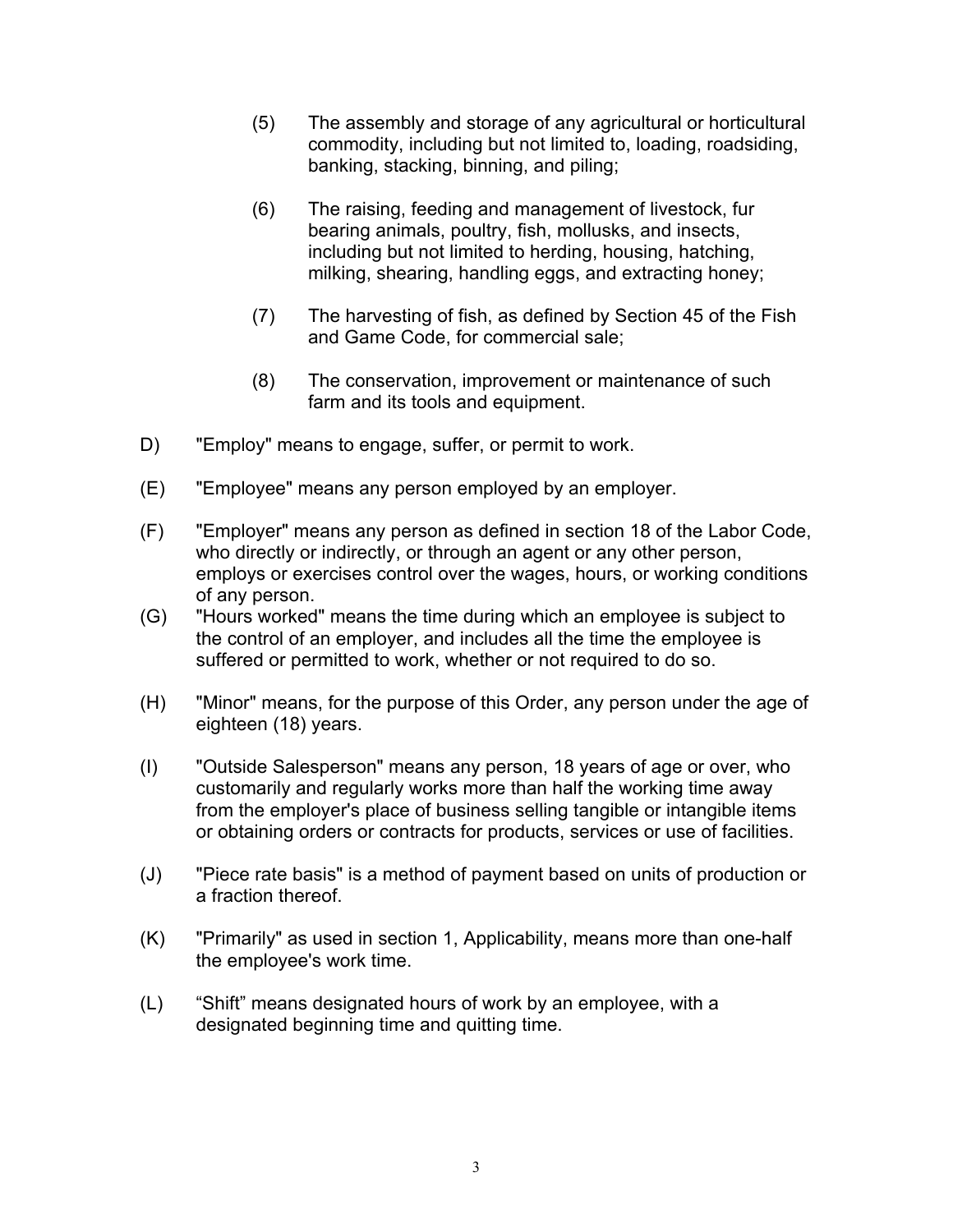- (M) "Split shift" means a work schedule which is interrupted by non-paid nonworking periods established by the employer, other than bona fide rest or meal periods.
- $(N)$ "Wages" (See California Labor Code, section 200)
- (O) "Workday" means any consecutive 24 hours beginning at the same time each calendar day.
- (P) "Workweek" means any seven (7) consecutive days, starting with the same calendar day each week. "Workweek" is a fixed and regularly recurring period of 168 hours, seven (7) consecutive 24-hour periods.

### **3. Hours and Days of Work**.

(A) The following overtime provisions are applicable to employees eighteen (18) years of age or over and to employees sixteen (16) or seventeen (17) years of age who are not required by law to attend school: such employees shall not be employed more than ten (10) hours in any one workday or more than six (6) days in any workweek unless the employee receives one and one-half (1 1/2) times such employee's regular rate of pay for all hours worked over ten (10) hours in any workday and for the first eight (8) hours on the seventh (7th) day of work and double the employee's regular rate of pay for all hours worked over eight (8) on the seventh (7th) day of work in the workweek.

(See California Labor Code, sections 1391 and 1394)

(VIOLATIONS OF CHILD LABOR LAWS are subject to civil penalties of from \$100 to \$5,000 as well as to criminal penalties provided herein. Refer to California Labor Code sections 1285 to 1311 and 1390 to 1398 for additional restrictions on the employment of minors. Employers should ask school districts about required work permits.)

- (B) An employee may be employed on seven (7) workdays in one workweek with no overtime pay required when the total hours of employment during such workweek do not exceed thirty (30) and the total hours of employment in any one workday thereof do not exceed six (6).
- (C) The provisions of subsection (A) above shall not apply to an employee covered by this Order during any week in which more than half of such employee's working time is devoted to performing the duties of an irrigator.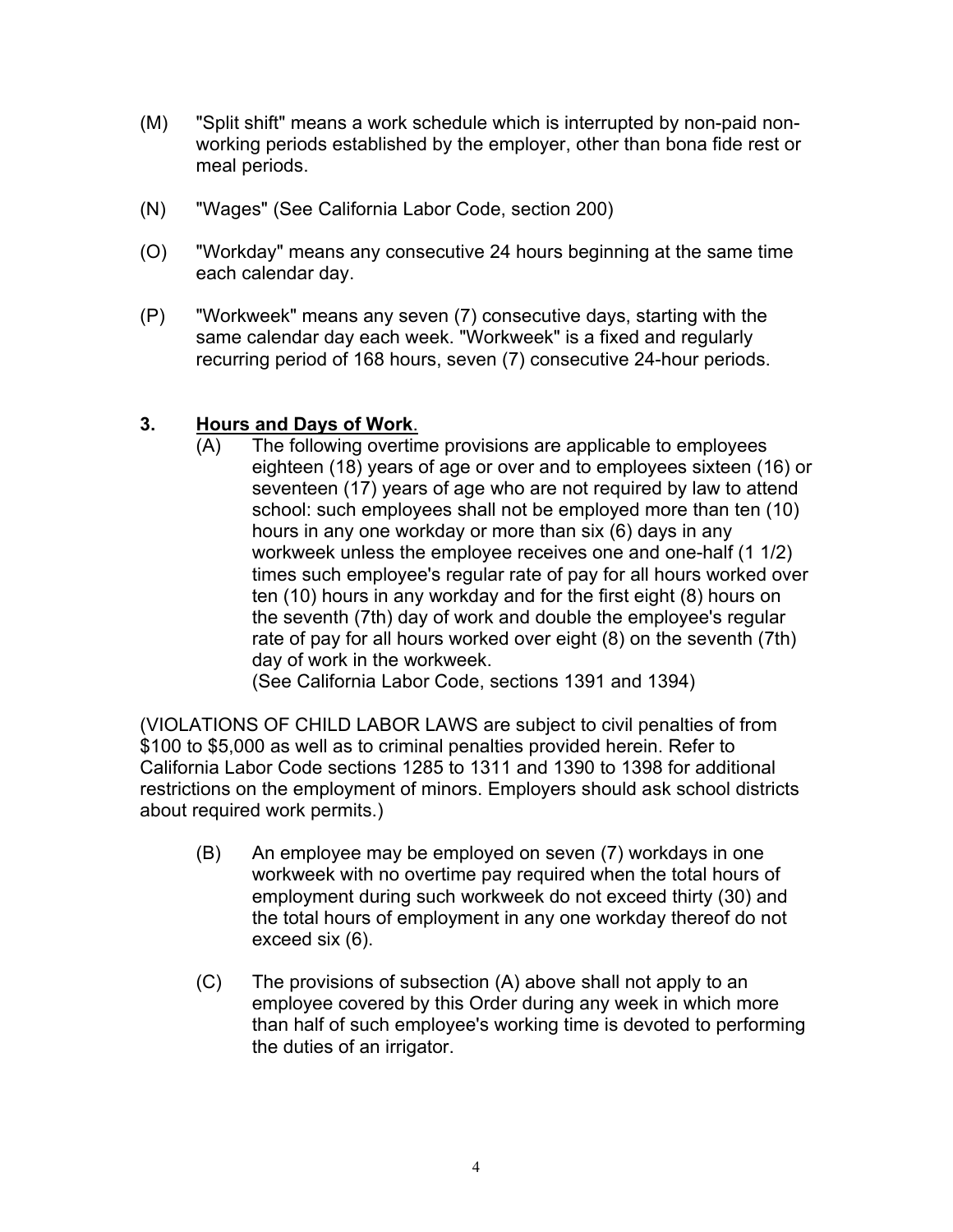- (D) The provisions of this section are not applicable to employees whose hours of service are regulated by (1) the United States Department of Transportation Code of Federal Regulations, title 49, sections 395.1 to 395.13, Hours of Service of Drivers, or (2) title 13 of the California Code of Regulations, subchapter 6.5, sec. 1200 and following sections, regulating hours of drivers.
- (E) This section shall not apply to any employee covered by a collective bargaining agreement if said agreement provides premium wage rates for overtime work and a cash wage rate for such employee of not less than one dollar (\$1.00) per hour more than the minimum wage

### **4. Minimum Wages.**

- (A) Every employer shall pay to each employee wages not less than four dollars and seventy-five cents (\$4.75) per hour for all hours worked, effective October 1, 1996; not less than five dollars (\$5.00) per hour for all hours worked, effective March 1, 1997; not less than five dollars and fifteen cents (\$5.15) per hour for all hours worked, effective September 1, 1997; and not less than five dollars and seventy-five cents (\$5.75) per hour for all hours worked, effective March 1, 1998, except:
	- (1) LEARNERS. Employees 18 years of age or over, during their first one hundred and sixty (160) hours of employment in occupations in which they have no previous similar or related experience, may be paid not less than eighty-five percent (85%) of the minimum wage rounded to the nearest nickel.
	- (2) MINORS may be paid not less than eighty-five percent (85%) of the minimum wage rounded to the nearest nickel provided that the number of minors employed at said lesser rate shall not exceed twenty-five percent (25%) of the persons regularly employed in the establishment. An employer of less than ten (10) persons may employ three (3) minors at said lesser rate. The twenty-five percent (25%) limitation on the employment of minors shall not apply during school vacations.
	- (3) AGRICULTURAL OCCUPATIONS. Any employer hiring minors on a piece rate basis shall pay piece rates sufficient to yield not less than eighty-five percent (85%) of the minimum wage per hour rounded to the nearest nickel to eighty percent (80%) of the minors employed in an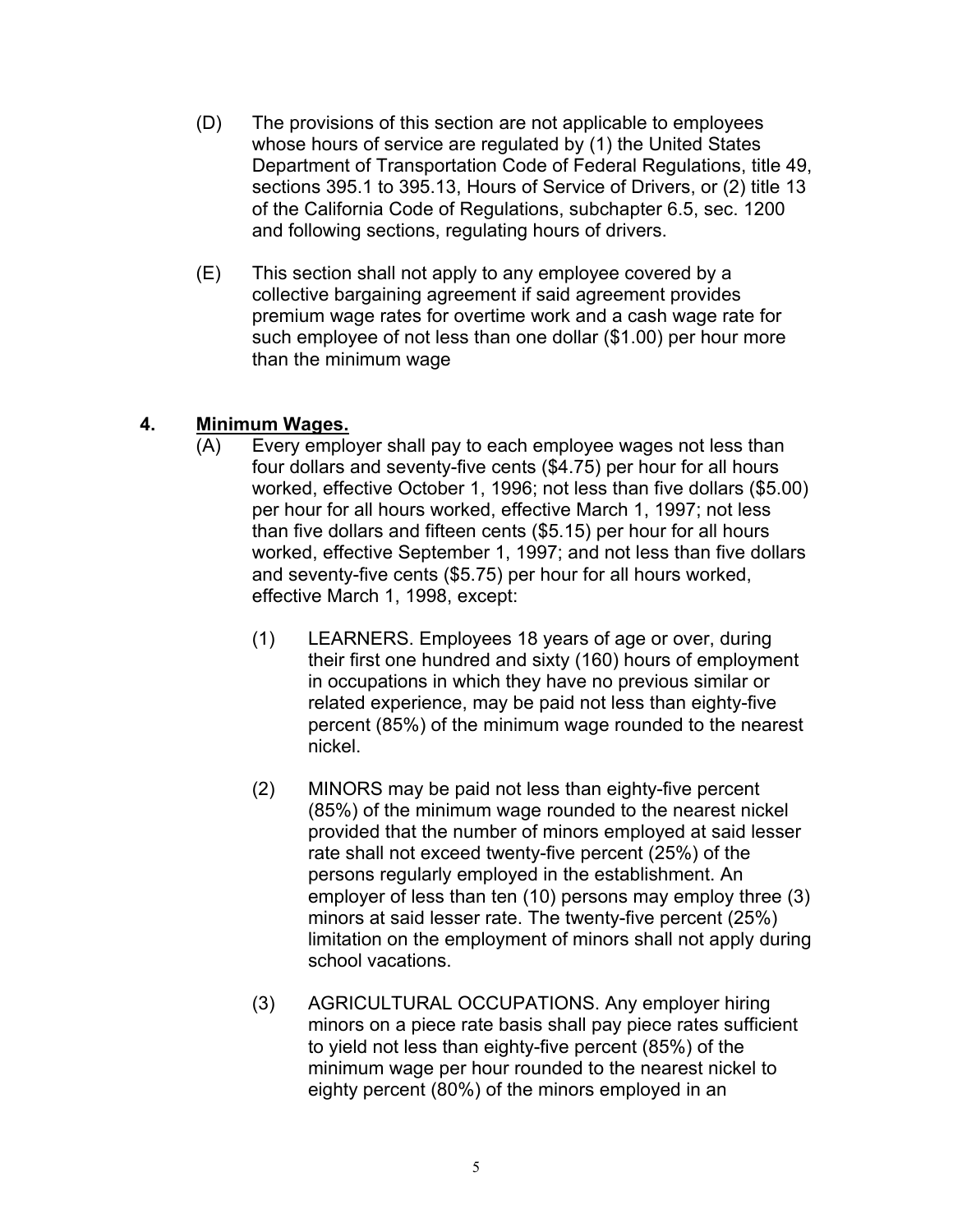Agricultural Occupation in each pay period, but in no event shall any minor be paid less than eighty percent (80%) of the minimum wage per hour rounded to the nearest nickel.

NOTE: Under certain conditions, the full minimum wage may be required for minors. See Labor Code section 1391.2(b).

- (B) Every employer shall pay to each employee, on the established payday for the period involved, not less than the applicable minimum wage for all hours worked in the payroll period, whether the remuneration is measured by time, piece, commission, or otherwise.
- (C) When an employee works a split shift, one hour's pay at the minimum wage shall be paid in addition to the minimum wage for that workday, except when the employee resides at the place of employment.
- (D) The provisions of this section shall not apply to apprentices regularly indentured under the State Division of Apprenticeship **Standards**

## **5. Reporting Time Pay.**

- (A) Each workday an employee is required to report for work and does report, but is not put to work or is furnished less than half said employee's usual or scheduled day's work, the employee shall be paid for half the usual or scheduled day's work, but in no event for less than two (2) hours nor more than four (4) hours, at the employee's regular rate of pay, which shall not be less than the minimum wage.
- (B) If an employee is required to report for work a second time in any one workday and is furnished less than two hours of work on the second reporting, said employee shall be paid for two hours at the employee's regular rate of pay, which shall not be less than the minimum wage.
- (C) The foregoing reporting time pay provisions are not applicable when:
	- (1) Operations cannot commence or continue due to threats to employees or property; or when recommended by civil authorities; or
	- (2) Public utilities fail to supply electricity, water, or gas, or there is a failure in the public utilities, or sewer system; or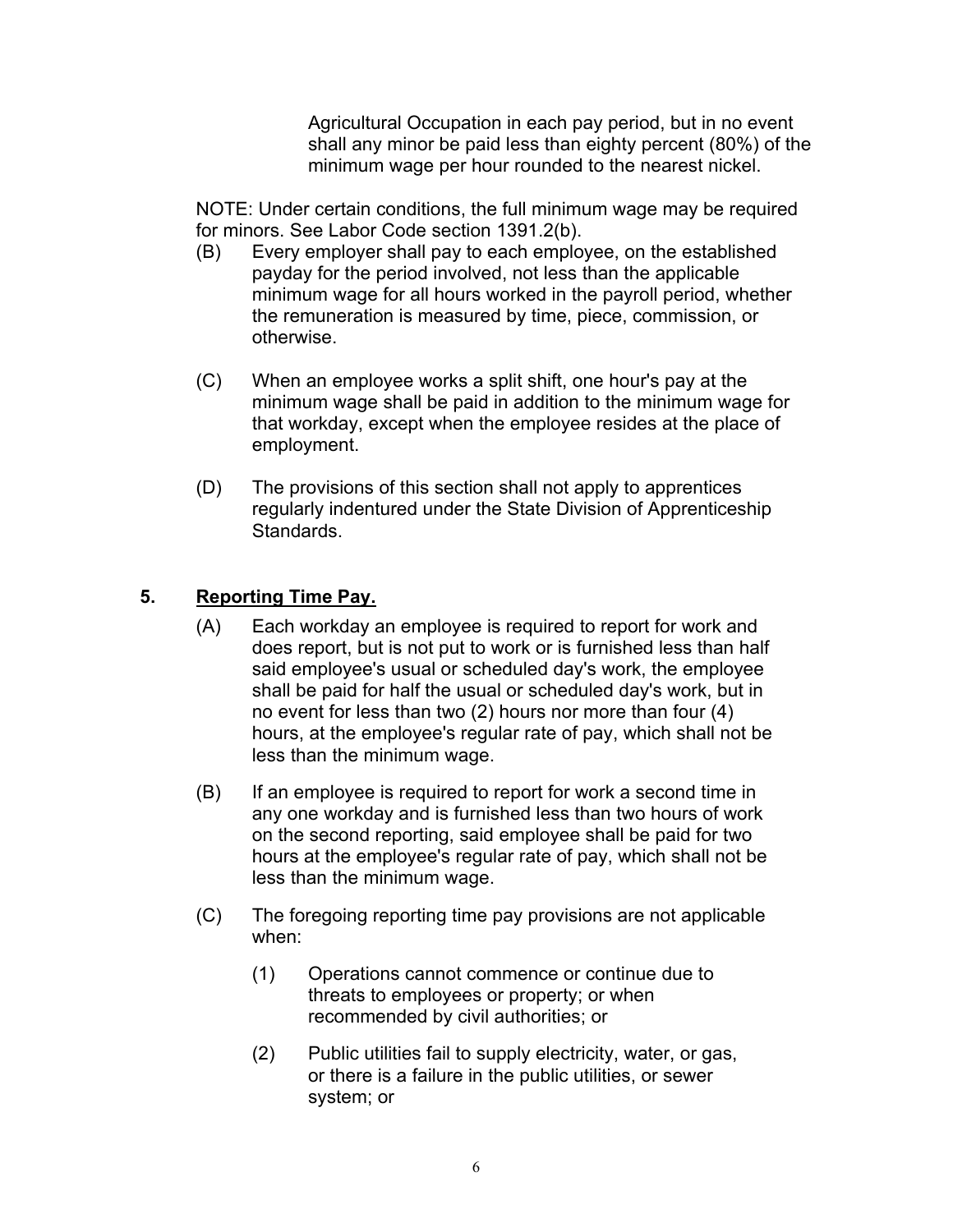- (3) The interruption of work is caused by an Act of God or other cause not within the employer's control.
- (D) This section shall not apply to an employee on paid standby status who is called to perform assigned work at a time other than the employee's scheduled reporting time.

# **6. Licenses for Disabled Workers.**

A license may be issued by the Division authorizing employment of a person whose earning capacity is impaired by physical disability or mental deficiency at less than the minimum wage. Such licenses shall be granted only upon joint application of employer and employee and employee's representative if any.

A special license may be issued to a nonprofit organization such as a sheltered workshop or rehabilitation facility fixing special minimum rates to enable the employment of such persons without requiring individual licenses of such employees.

All such licenses and special licenses shall be renewed on a yearly basis or more frequently at the discretion of the Division.

(See California Labor Code, Sections 1191 and 1191.5.)

# **7. Records.**

- (A) Every employer shall keep accurate information with respect to each employee including the following:
	- (1) Full name, home address, occupation and social security number.
	- (2) Birth date, if under 18 years, and designation as a minor.
	- (3) Time records showing when the employee begins and ends each work period. Meal periods, split shift intervals and total daily hours worked shall also be recorded. Meal periods during which operations cease and authorized rest periods need not be recorded.
	- (4) Total wages paid each payroll period, including value of board, lodging, or other compensation actually furnished to the employee.
	- (5) Total hours worked in the payroll period and applicable rates of pay. This information shall be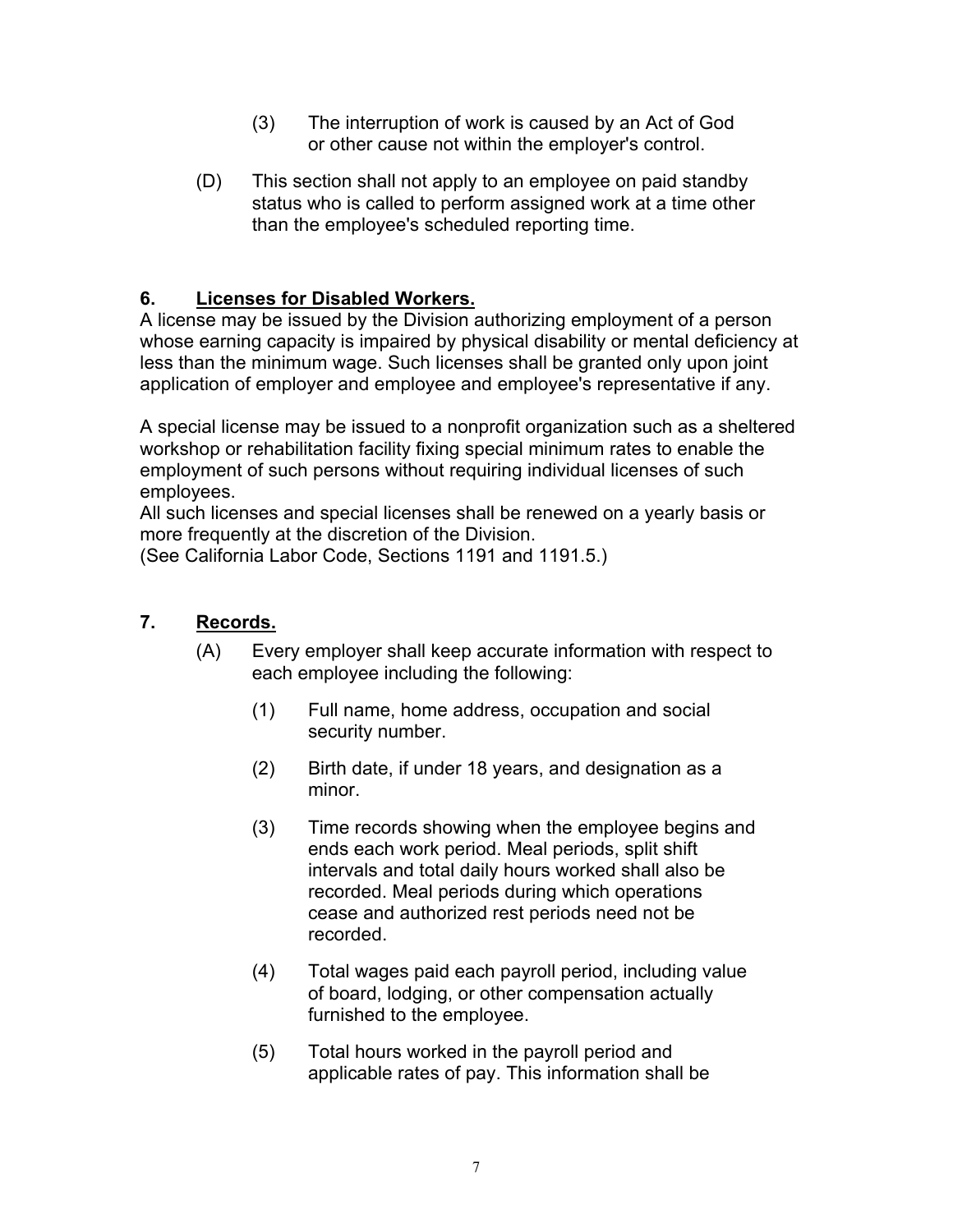made readily available to the employee upon reasonable request.

- (6) When a piece rate or incentive plan is in operation, piece rates or an explanation of the incentive plan formula shall be provided to employees. An accurate production record shall be maintained by the employer.
- (B) Every employer shall semimonthly or at the time of each payment of wages furnish each employee, either as a detachable part of the check, draft, or voucher paying the employee's wages, or separately, an itemized statement in writing showing: (1) all deductions; (2) the inclusive dates of the period for which the employee is paid; (3) the name of the employee or the employee's social security number; and (4) the name of the employer, provided all deductions made on written orders of the employee may be aggregated and shown as one item.
- (C) All required records shall be in the English language and in ink or other indelible form, properly dated, showing month, day and year, and shall be kept on file by the employer for at least three years at the place of employment or at a central location within the State of California. An employee's records shall be available for inspection by the employee upon reasonable request.

### **8. Cash Shortage and Breakage.**

No employer shall make any deduction from the wage or require any reimbursement from an employee for any cash shortage, breakage, or loss of equipment, unless it can be shown that the shortage, breakage, or loss is caused by a dishonest or willful act, or by the gross negligence of the employee.

### **9. Uniforms and Equipment.**

(A) When uniforms are required by the employer to be worn by the employee as a condition of employment, such uniforms shall be provided and maintained by the employer. The term "uniform" includes wearing apparel and accessories of distinctive design or color.

**NOTE:** This section shall not apply to protective apparel regulated by the Occupational Safety and Health Standards Board.

(B) When tools or equipment are required by the employer or are necessary to the performance of a job, such tools and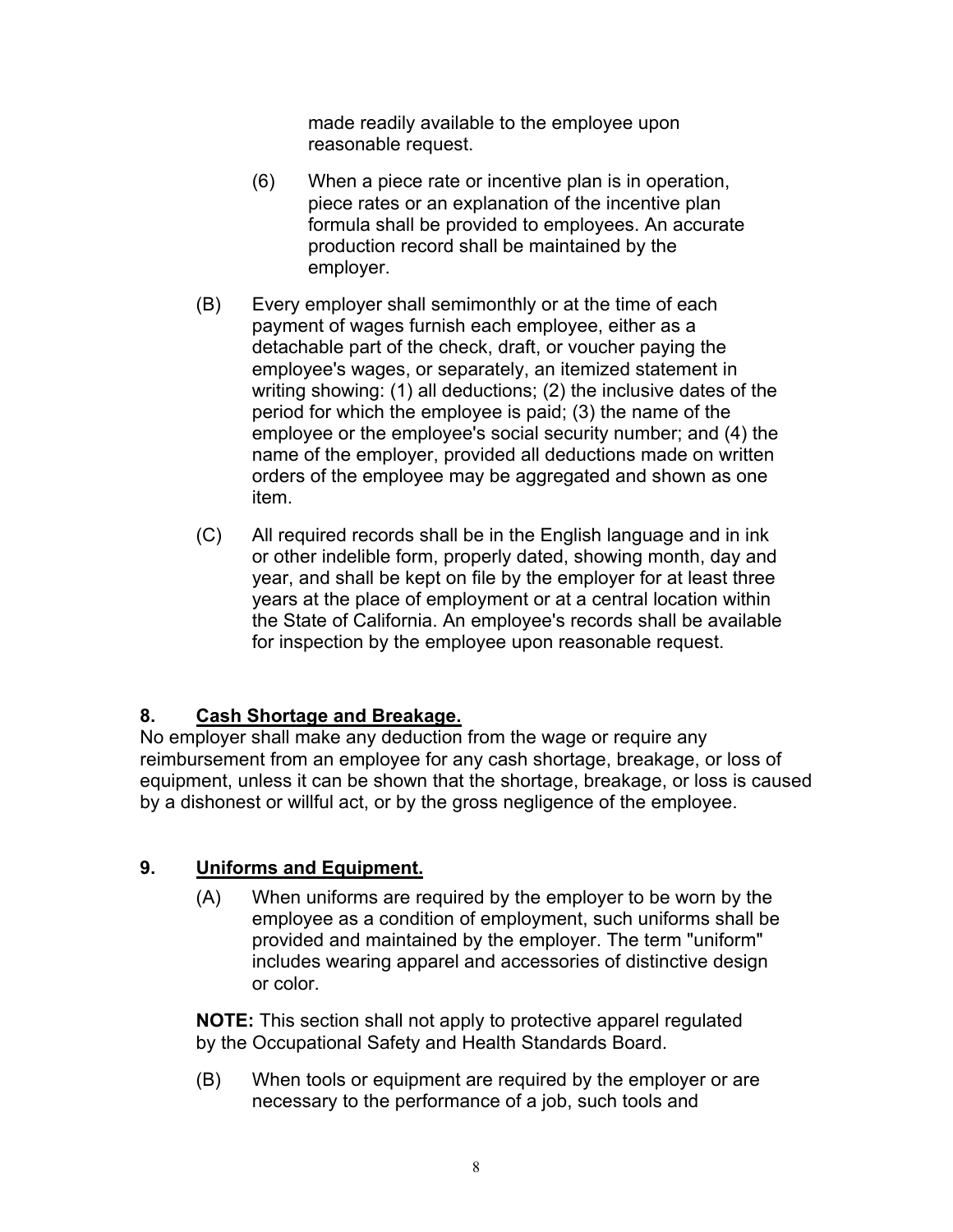equipment shall be provided and maintained by the employer, except that an employee whose wages are at least two (2) times the minimum wage provided herein may be required to provide and maintain hand tools and equipment customarily required by the trade or craft. This subsection (B) shall not apply to apprentices regularly indentured under the State Division of Apprenticeship Standards.

**NOTE:** This section shall not apply to protective equipment and safety devices on tools regulated by the Occupational Safety and Health Standards Board.

(C) A reasonable deposit may be required as security for the return of the items furnished by the employer under provisions of subsections (A) and (B) of this section upon issuance of a receipt to the employee for such deposit. Such deposits shall be made pursuant to Section 400 and following of the Labor Code or an employer with the prior written authorization of the employee may deduct from the employee's last check the cost of an item furnished pursuant to (A) and (B) above in the event said item is not returned. No deduction shall be made at any time for normal wear and tear. All items furnished by the employer shall be returned by the employee upon completion of the job.

#### **10. Meals and Lodging.**

(A) **"Meal"** means an adequate, well-balanced serving of a variety of wholesome, nutritious foods.

**"Lodging"** means living accommodations available to the employee for full-time occupancy which are adequate, decent, and sanitary according to usual and customary standards. Employees shall not be required to share a bed.

(B) Meals or lodging may not be credited against the minimum wage without a voluntary written agreement between the employer and the employee. When credit for meals or lodging is used to meet part of the employer's minimum wage obligation, the amounts so credited may not be more than the following: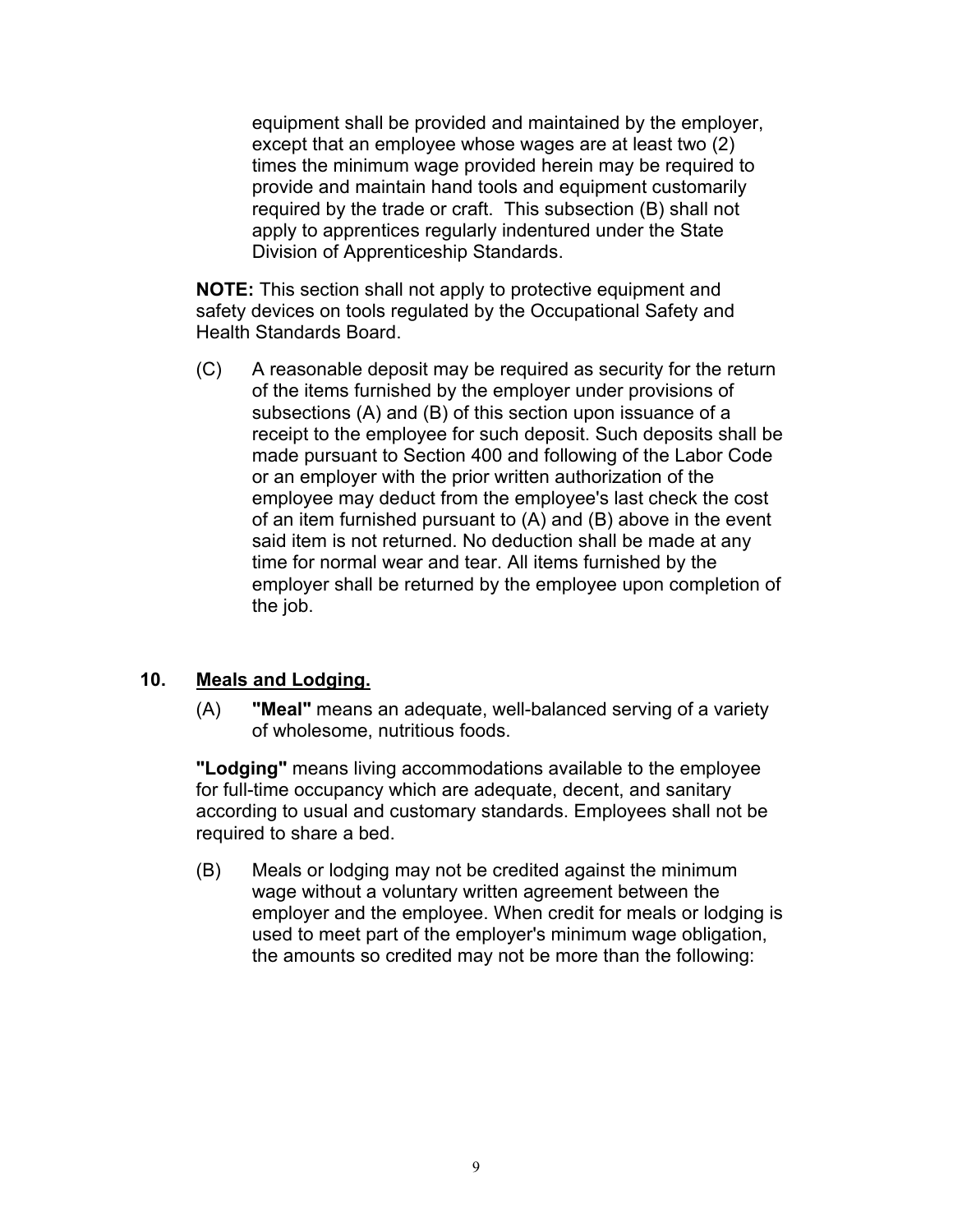|                                                                                                                                        | Effective             | Effective             |
|----------------------------------------------------------------------------------------------------------------------------------------|-----------------------|-----------------------|
|                                                                                                                                        | January 1, 1998       | March 1, 1998         |
| Lodging                                                                                                                                |                       |                       |
| Rooms occupied alone                                                                                                                   | \$24.25 per week      | \$27.05 per week      |
| Room shared                                                                                                                            | \$20.00 per week      | \$22.30 per week      |
| Apartment-two thirds (2/3) of<br>the ordinary rental value, and in<br>no event more<br>than                                            | \$290.80 per<br>month | \$324.70 per<br>month |
| Where a couple are both<br>employed by the employer,<br>two-thirds (2/3) of the ordinary<br>rental value, and in no event<br>more than | \$430.20 per<br>month | \$480.30 per<br>month |
| Meals:                                                                                                                                 |                       |                       |
| Breakfast                                                                                                                              | \$1.80                | \$2.05                |
| Lunch                                                                                                                                  | \$2.55                | \$2.85                |
| Dinner                                                                                                                                 | \$3.40                | \$3.80                |

- (C) Meals evaluated as part of the minimum wage must be bona fide meals consistent with the employee's work shift. Deductions shall not be made for meals not received nor lodging not used.
- (D) If, as a condition of employment, the employee must live at the place of employment or occupy quarters owned or under the control of the employer, then the employer may not charge rent in excess of the values listed herein.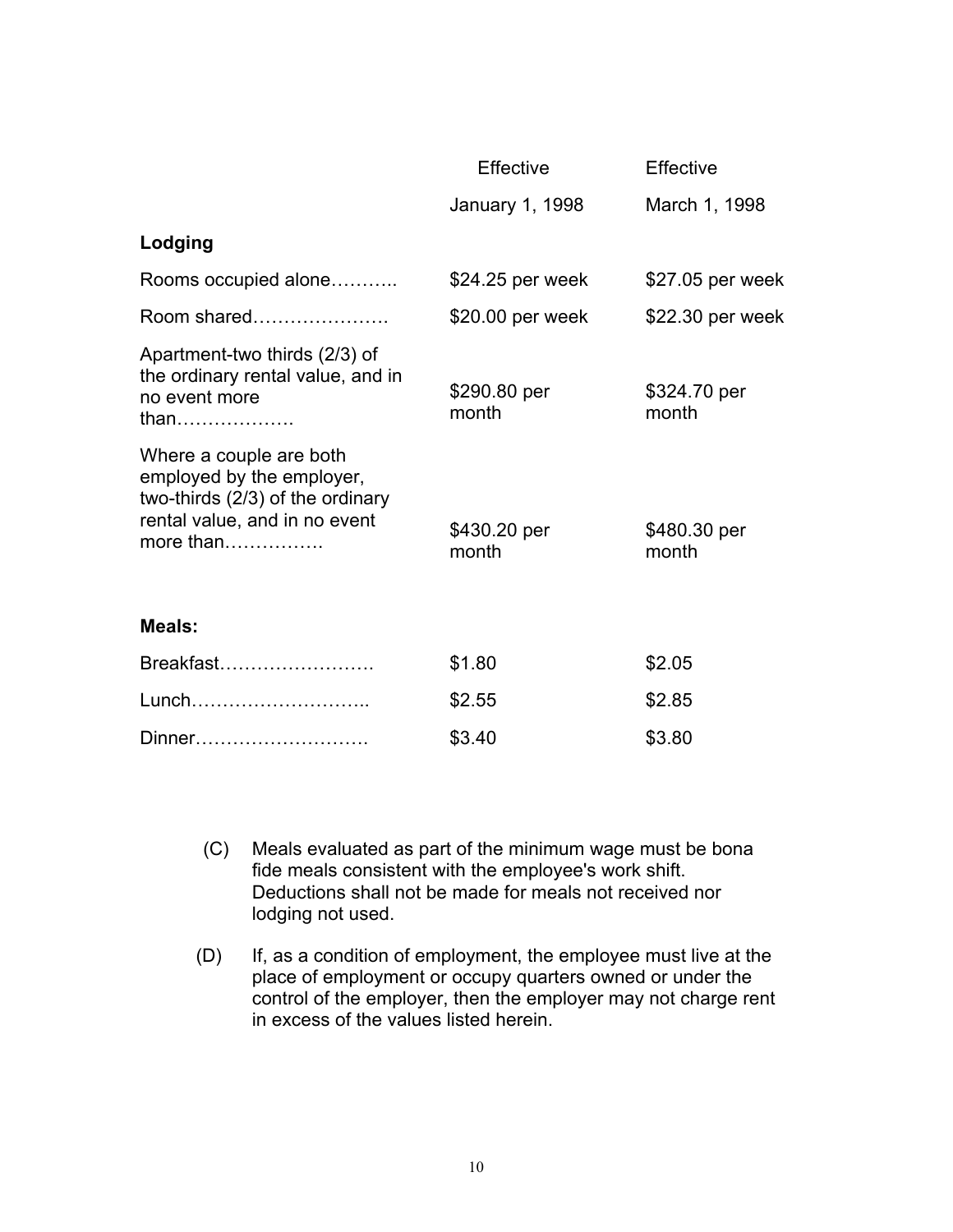### **11. Meal Periods.**

(A) Every employer shall authorize and permit all employees after a work period of not more than five (5) hours to take a meal period of not less than thirty (30) minutes, except that when a work period of not more than six (6) hours will complete the day's work the meal period may be waived by mutual consent of employer and employee. Unless the employee is relieved of all duty during a thirty (30) minute meal period, the meal period shall be considered an "on duty" meal period and counted as time worked. An "on duty" meal period shall be permitted only when the nature of the work prevents an employee from being relieved of all duty and when by written agreement between the parties an onthe-job paid meal period is agreed to.

# **12. Rest Periods.**

Every employer shall authorize and permit all employees to take rest periods, which insofar as practicable shall be in the middle of each work period. The authorized rest period time shall be based on the total hours worked daily at the rate of ten (10) minutes net rest time per four (4) hours or major fraction thereof. However, a rest period need not be authorized for employees whose total daily work time is less than three and one-half (3 1/2) hours. Authorized rest period time shall be counted as hours worked for which there shall be no deduction from wages.

# **13. Seats.**

When the nature of the work reasonably permits the use of seats, suitable seats shall be provided for employees working on or at a machine.

# **14. Exemptions.**

If, in the opinion of the Division after due investigation, it is found that the enforcement of any provisions in Section 7, Records; Section 11, Meal Periods; Section 12, Rest Periods; or Section 13, Seats, would not materially affect the welfare or comfort of employees and would work an undue hardship on the employer, exemption may be made at the discretion of the Division. Such exemptions shall be in writing to be effective any may be revoked after reasonable notice is given in writing. Application for exemption shall be made by the employer or by the employee and/or the employee's representative to the Division in writing. A copy of the application is filed with the Division.

# **15. Filing Reports.**

(See California Labor Code, Section 1174(a))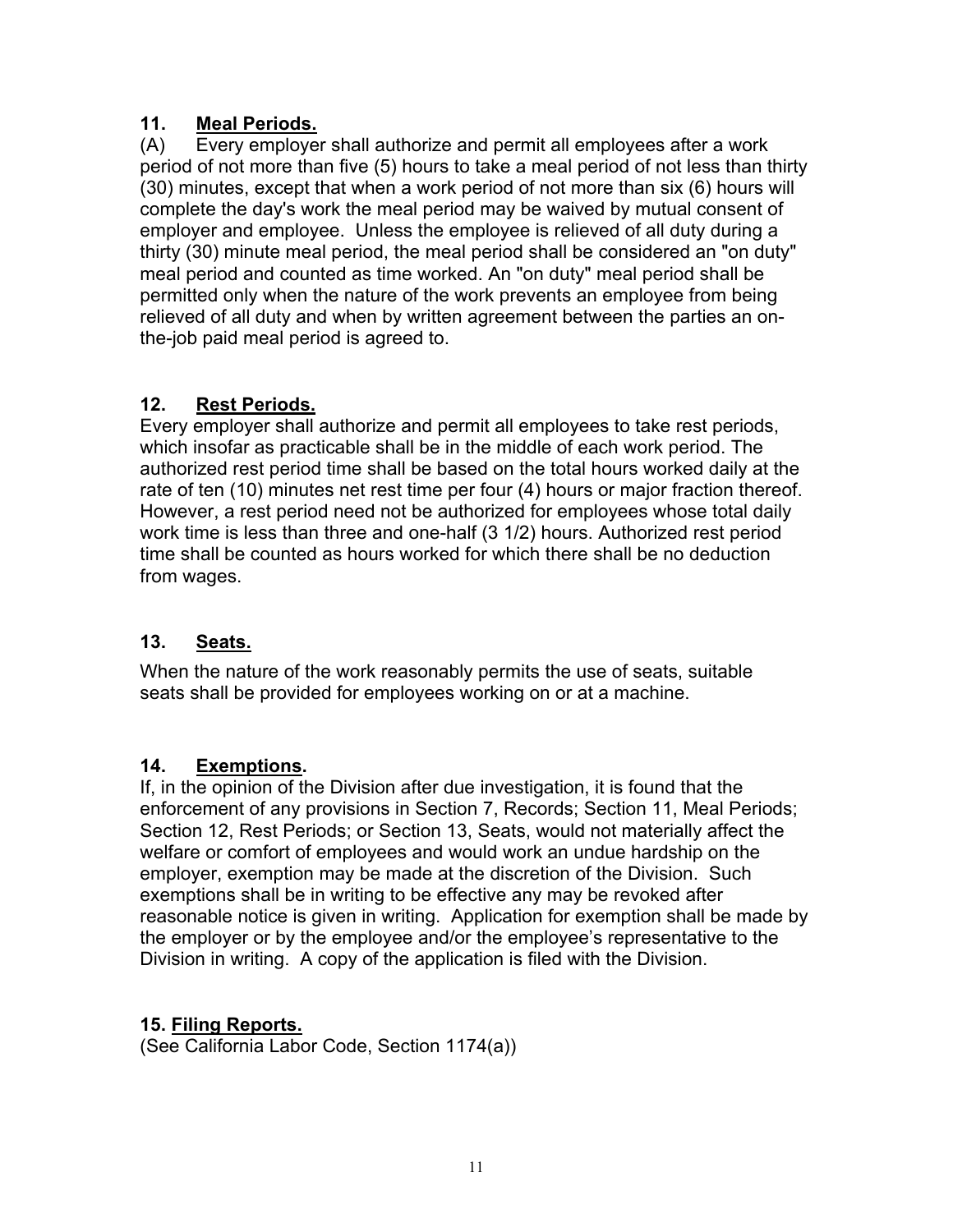### **16. Inspection.**

(See California Labor Code, Section 1174)

### **17. Penalties.**

(See California Labor Code, Section 1199)

In addition to any other civil penalties provided by law, any employer or any other person acting on behalf of the employer who violates, or causes to be violated, the provisions of this order, shall be subject to the civil penalty of:

- (A) Initial Violation -- \$50.00 for each underpaid employee for each pay period during which the employee was underpaid in addition to the amount which is sufficient to recover unpaid wages.
- (B) Subsequent Violations -- \$100.00 for each underpaid employee for each pay period during which the employee was underpaid in addition to an amount which is sufficient to recover unpaid wages.
- (C) The affected employee shall receive payment of all wages recovered.

The Labor Commissioner may also issue citations pursuant to Labor Code § 1197.1 for payment of wages for overtime work in violation of this order.

#### **18. Separability.**

If the application of any provision of this Order, or any section, subsection, subdivision, sentence, clause, phrase, word, or portion of this Order should be held invalid or unconstitutional or unauthorized or prohibited by statute, the remaining provisions thereof shall not be affected thereby, but shall continue to be given full force and effect as if the part so held invalid or unconstitutional had not been included herein.

#### **19. Posting of Order.**

Every employer shall keep a copy of this Order posted in an area frequented by employees where it may be easily read during the work day. Where the location of work or other conditions make this impractical, every employer shall keep a copy of this Order and make it available to every employee upon request.

### **EXCERPTS FROM THE LABOR CODE**

**Section 98.6.** (a) No person shall discharge or in any manner discriminate against any employee because such employee has filed any bona fide complaint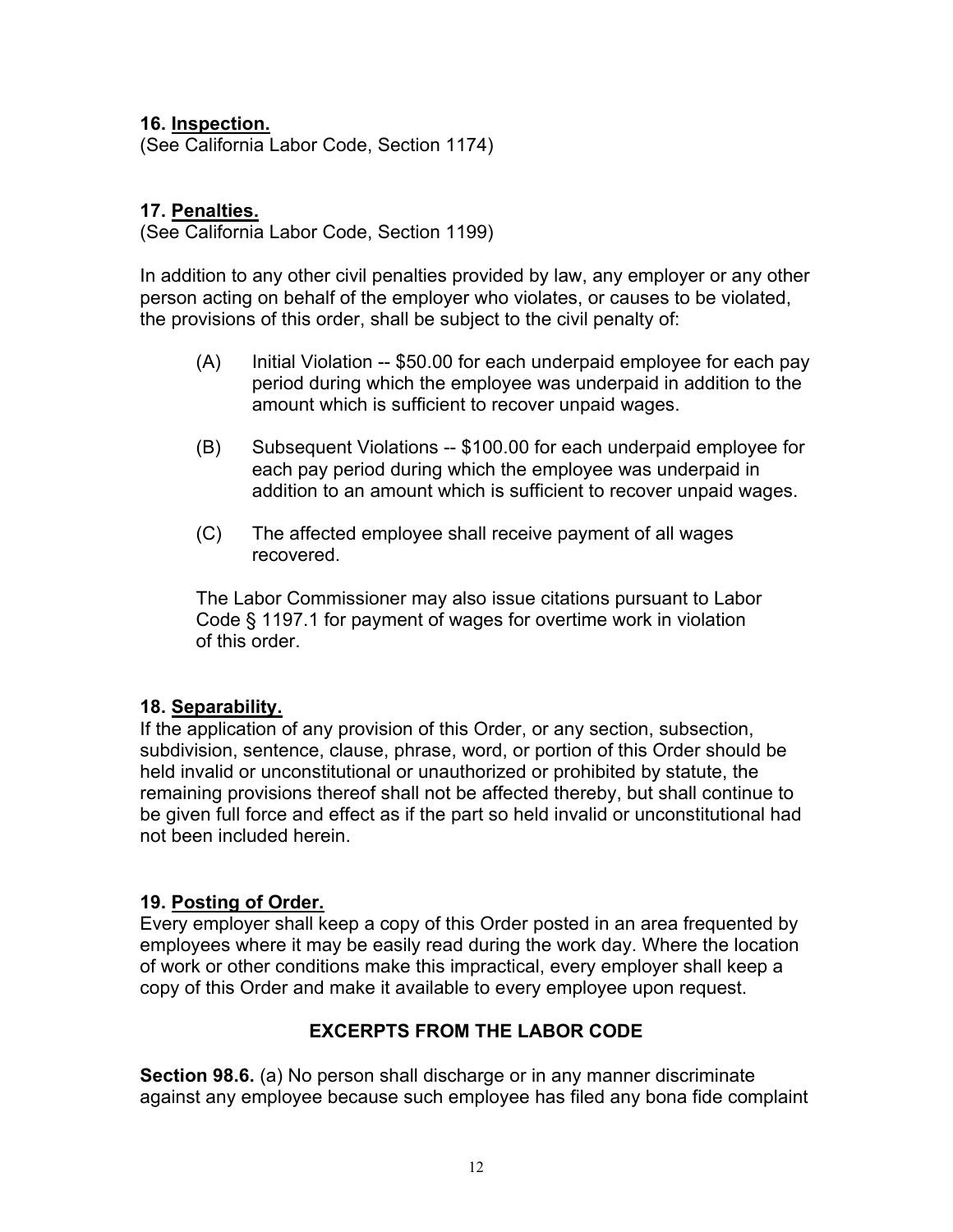or claim or instituted or caused to be instituted any proceeding under or relating to his rights, which are under the jurisdiction of the Labor Commissioner, or has testified or is about to testify in any such proceeding or because of the exercise by such employee on behalf of himself or others of any rights afforded him.

(b) Any employee who is discharged, threatened with discharge, demoted, suspended, or in any other manner discriminated against in the terms and conditions of such employment because such employee has made a bona fide complaint or claim to the division pursuant to this part shall be entitled to reinstatement and reimbursement for lost wages and work benefits caused by such acts of the employer. Any employer who willfully refuses to hire, promote, or otherwise restore an employee or former employee who has been determined to be eligible for such rehiring or promotion by a grievance procedure, arbitration or hearing authorized by law, is guilty of a misdemeanor.

**Note:** Nothing in this act shall be construed to entitle an employee to reinstatement or reimbursement for lost wages or work benefits if such employee willfully misrepresents any facts to support a complaint or claim filed with the Labor Commissioner.

**Section 200.** As used in this article: (a) "Wages" includes all amounts for labor performed by employees of every description, whether the amount is fixed or ascertained by the standard of time, task, piece, commission basis, or other method of calculation.

**Section 201.** If an employer discharges an employee, the wages earned and unpaid at the time of discharge are due and payable immediately.

**Section 202.** If an employee not having a written contract for a definite period quits his employment, his wages shall become due and payable not later than 72 hours thereafter, unless the employee has given 72 hours previous notice of his intention to quit, in which case the employee is entitled to his wages at the time of quitting.

**Section 226.** (a) Every employer shall semimonthly, or at the time of each payment of wages, furnish each of his or her employees either as a detachable part of the check, draft, or voucher paying the employee's wages, or separately when wages are paid by personal check or cash, an itemized statement in writing showing: (1) gross wages earned; (2) total hours worked by each employee whose compensation is based on an hourly wage; (3) all deductions; provided, that all deductions made on written orders of the employee may be aggregated and shown as one item; (4) net wages earned; (5) the inclusive dates of the period for which the employee is paid; (6) the name of the employee and his or her social security number; and (7) the name and address of the legal entity which is the employer.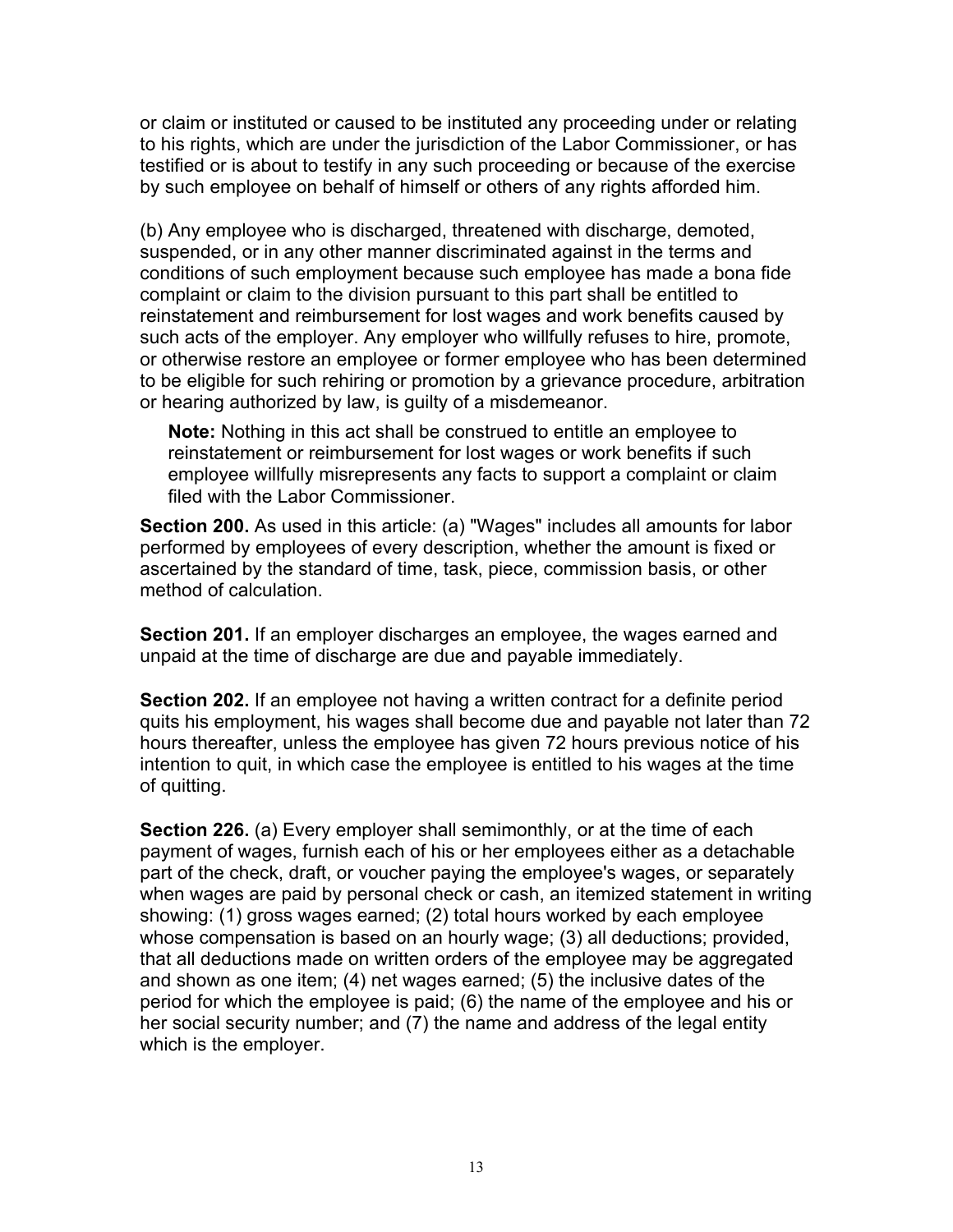**Section 1174.** Every person employing labor in this state shall: (a) Furnish to the commission, at its request, reports or information which the commission requires to carry out this chapter. Such reports and information shall be verified if required by the commission or any member thereof.

(b) Allow any member of the commission or the employees of the Division of Labor Standards Enforcement free access to the place of business or employment of such person to secure any information or make any investigation which they are authorized by this chapter to ascertain or make. The commission may inspect or make excerpts, relating to the employment of employees, from the books, reports, contracts, payrolls, documents, or papers of such person.

**Section 1191.** For any occupation in which a minimum wage has been established, the commission may issue to an employee who is mentally or physically handicapped, or both, a special license authorizing the employment of the licensee for a period not to exceed one year from date of issue, at a wage less than the legal minimum wage. The commission shall fix a special minimum wage for the licensee. Such license may be renewed on a yearly basis.

**Section 1191.5.** Notwithstanding the provisions of Section 1191, the commission may issue a special license to a nonprofit organization such as a sheltered workshop or rehabilitation facility to permit the employment of employees who have been determined by the commission to meet the requirements in Section 1191 without requiring individual licenses of such employees. The commission shall fix a special minimum wage for such employees. The special license for the nonprofit corporation shall be renewed on a yearly basis, or more frequently as determined by the commission.

**Section 1199.** Every employer or other person acting either individually or as an officer, agent, or employee of another person is guilty of a misdemeanor and is punishable by a fine of not less than one hundred dollars (\$100) or by imprisonment for not less than 30 days, or by both, who does any of the following:

(a) Requires or causes any employee to work for longer hours than those fixed, or under conditions of labor prohibited by an order of the commission.

(b) Pays or causes to be paid to any employee a wage less than the minimum fixed by an order of the commission.

(c) Violates or refuses or neglects to comply with any provision of this chapter or any order or ruling of the commission.

**Section 1391.2.** (a) Notwithstanding Sections 1391 and 1391.1, any minor under 18 years of age who has been graduated from a high school maintaining a fouryear course above the eighth grade of the elementary schools, or who has had